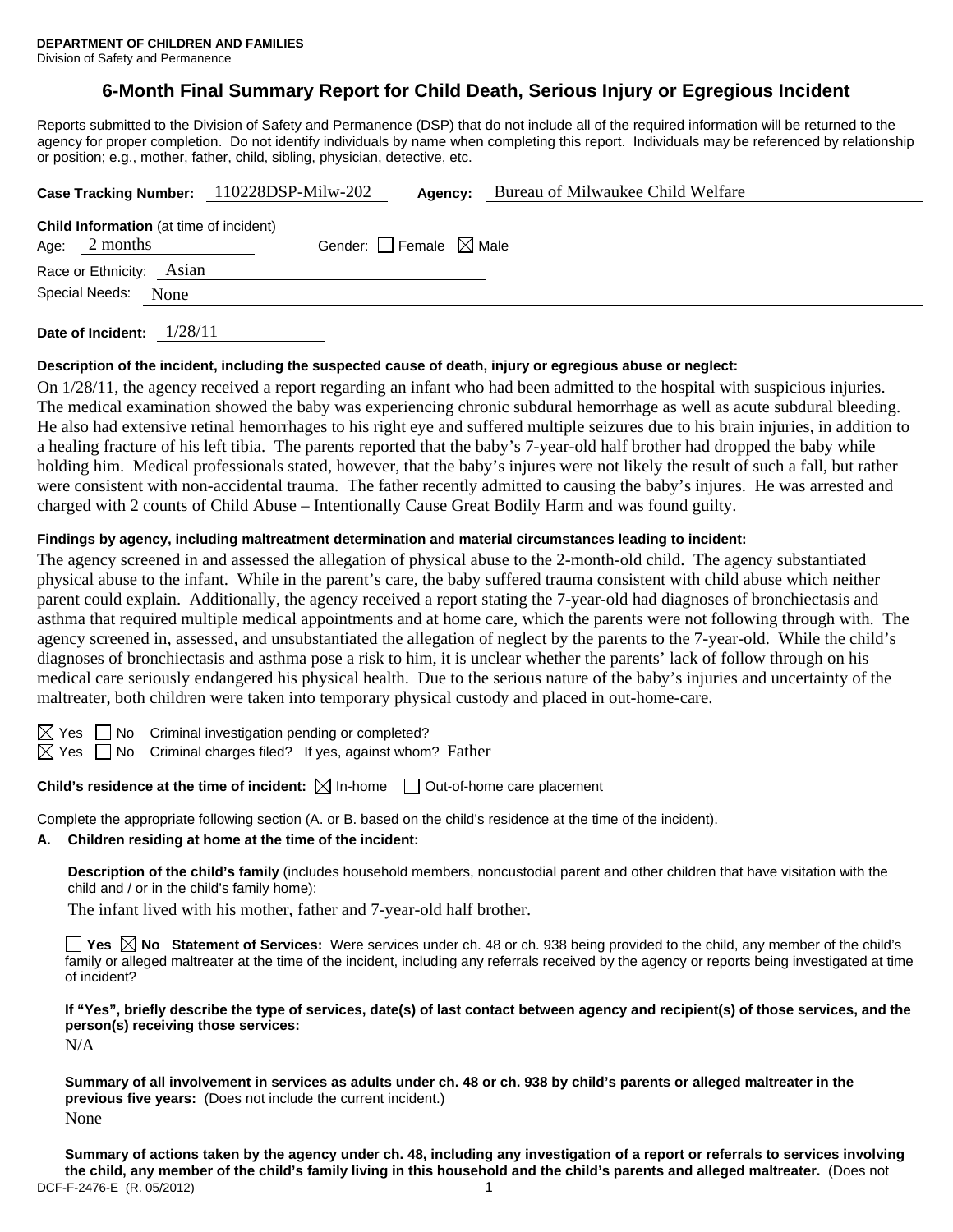include the current incident.)

(Note: Screened out reports listed in this section may include only the date of the report, screening decision, and if a referral to services occurred at Access. Reports that do not constitute a reasonable suspicion of maltreatment or a reason to believe that the child is threatened with harm are not required to be screened in for an initial assessment, and no further action is required by the agency.) A referral was received on 12/21/10 alleging physical abuse to the 7-year-old. An assessment was conducted and physical abuse was unsubstantiated.

#### **Summary of any investigation involving the child, any member of the child's family and alleged maltreater conducted under ch. 48 or ch. 938 and any services provided to the child and child's family since the date of the incident:**

The agency screened in and assessed the allegation of physical abuse the 2-month-old, as well as an allegation of neglect regarding the 7-year-old. The agency substantiated physical abuse to the baby by an unknown maltreater and unsubstantiated neglect to the 7-year-old. Both children were taken into custody and a Child in Need of Protection or Services petition was filed in juvenile court. The children are currently in out-of-home care and the family continues to receive ongoing case management services.

## **B. Children residing in out-of-home (OHC) placement at time of incident:**

### **Description of the OHC placement and basis for decision to place child there:** N/A

### **Description of all other persons residing in the OHC placement home:** N/A

**Licensing history:** Including type of license, duration of license, summary of any violations by licensee or an employee of licensee that constitutes a substantial failure to protect and promote the welfare of the child. N/A

|             | Summary of any actions taken by agency in response to the incident: (Check all that apply.) |  |                                                   |  |
|-------------|---------------------------------------------------------------------------------------------|--|---------------------------------------------------|--|
|             | Screening of Access report                                                                  |  | Attempted or successful reunification             |  |
| MOR         | Protective plan implemented                                                                 |  | Referral to services                              |  |
|             | Initial assessment conducted                                                                |  | Transportation assistance                         |  |
|             | Safety plan implemented                                                                     |  | Collaboration with law enforcement                |  |
|             | Temporary physical custody of child                                                         |  | Collaboration with medical professionals          |  |
| MMOI        | Petitioned for court order / CHIPS (child in need of                                        |  | Supervised visitation                             |  |
|             | protection or services                                                                      |  | Case remains open for services                    |  |
| $\boxtimes$ | Placement into foster home                                                                  |  | Case closed by agency                             |  |
|             | Placement with relatives                                                                    |  | Initiated efforts to address or enhance community |  |
| 反           | Ongoing Services case management                                                            |  | collaboration on CA/N cases                       |  |
|             |                                                                                             |  | Other (describe):                                 |  |

## **FOR DSP COMPLETION ONLY:**

## **Summary of policy or practice changes to address issues identified during the review of the incident:**

Under the Child Welfare Disclosure Act (Section 48.981(7)(cr), Stats.), DSP completes a 90-day review of the agency's practice in each case reported under the Act. In accordance with the DCF memo Series 2010-13, dated December 7, 2010 pertaining to the Child Welfare Case Review Protocol, the Bureau of Performance Management (BPM) completed a record review in case # 110228DSP-Milw-202. The review found the Bureau of Milwaukee Child Welfare (BMCW) was compliant with CPS Access and Initial Assessment standards for the Access report under review. BMCW was not in compliance with Initial Assessment Standards associated with information gathering related to lack of collateral contacts.

The BMCW Quality Assurance Plan focuses on timeliness and quality of information collection, analysis, and decision making from the point of access through initial assessment completion. This plan, its strategies, and the quality review results are discussed monthly at agency executive management meetings. In addition, BMCW provided training for all staff regarding gathering sufficient information for an Initial Assessment and placed reminder poster of expectations related to collateral contacts throughout BMCW offices.

# **Recommendations for further changes in policies, practices, rules or statutes needed to address identified issues:** None